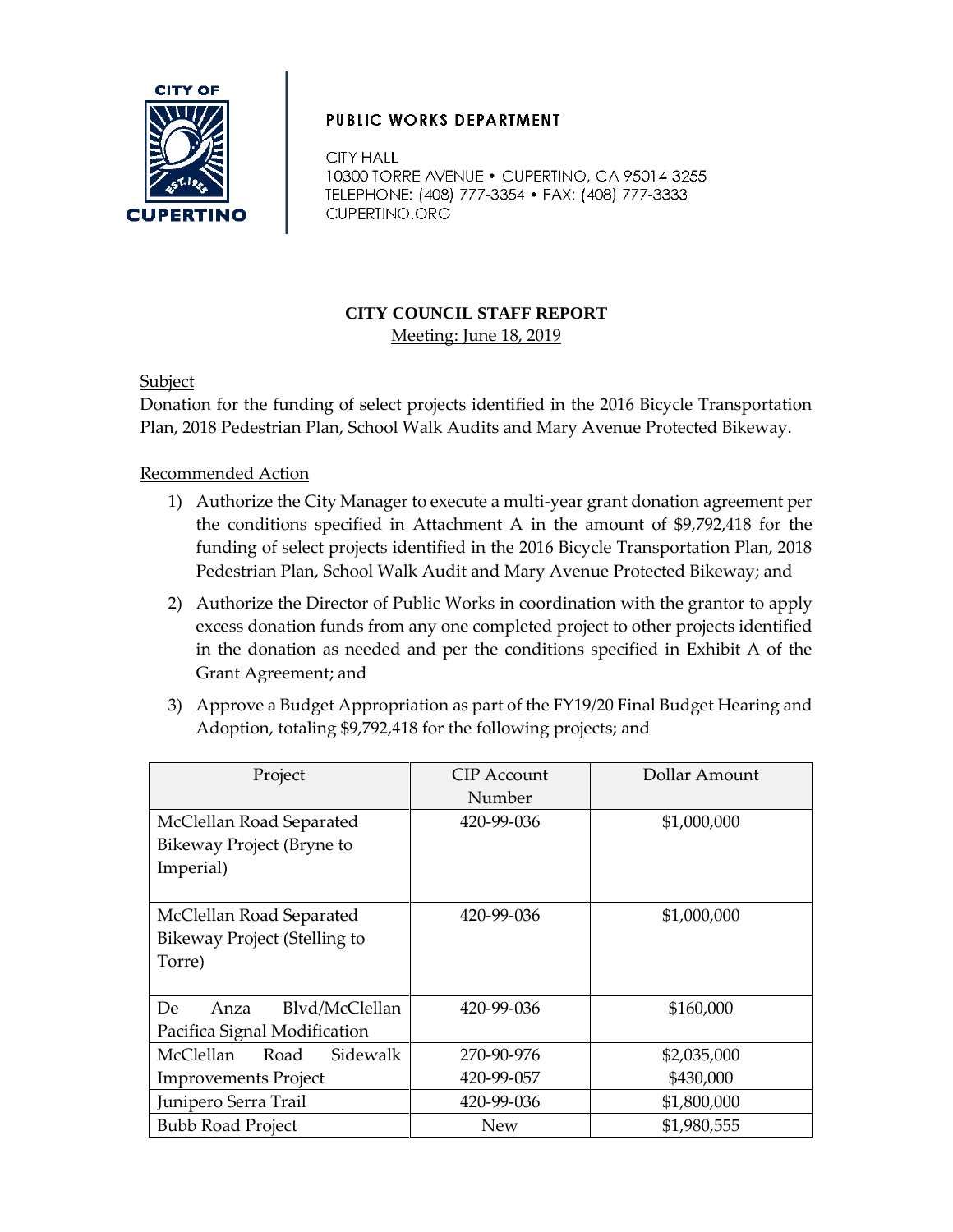| Mary                              | Avenue | Protected  | New         | \$165,000   |
|-----------------------------------|--------|------------|-------------|-------------|
| Bikeway                           |        |            |             |             |
| <b>School Walk Audit Projects</b> |        | 420-99-069 | \$1,221,863 |             |
|                                   |        | Total      |             | \$9,792,418 |

4) Authorize the hiring of a new two-year limited term Assistant Engineer level position at a cost not to exceed \$175,000 per year.

### **Background**

Apple earlier made a bike-related donation accepted by Council on November 7, 2017. A timeline of events starting with this initial donation is as follows:

- November 17, 2017 Apple donates \$1,800,000 for the first phase of the Stevens Creek Boulevard Class IV Protected Bikeway, from Tantau Avenue to Wolfe Road. (*This project is currently nearing completion in design, will have interim controls in place by July and permanent improvements completed in FY 2020*).
- **July 3, 2018** Council considers proposal to amend Cupertino's basic business license tax from a tax based on square footage to a tax based on employee count.
- **July 30, 2018** City receives letter from Apple stating that they will partner with the City to achieve both long-term and short-term transportation solutions. (*This letter is attached as Attachment B*).
- **April 2, 2019** Council presented with an update regarding transportation project funding discussions with Apple. Included within this presentation was a letter dated March 27, 2019 (*Attachment C*) from Apple indicating additional financial support of \$9.8M for the following specified projects:

| Project |                                                                                                         | Cost     |  |
|---------|---------------------------------------------------------------------------------------------------------|----------|--|
|         | 1. McClellan Road Protected Bikeways <sup>1</sup><br>(Protected Bike: Byrne Ave to Torre Ave including) | \$2M     |  |
|         | De Anza Blvd traffic signal)                                                                            |          |  |
|         | 2. De Anza Blvd/McClellan Pacifica Signal Modification <sup>1</sup>                                     | \$.16M   |  |
|         | 3. McClellan Road Sidewalks <sup>1</sup>                                                                | \$2.465M |  |
|         | (Sidewalks: Orange Ave to San Leandro Ave & Hwy 85)                                                     |          |  |
|         | to Rose Blossom (north side))                                                                           |          |  |
|         | 4. School Walk Audit Items                                                                              | \$1.2M   |  |
|         | (77 total projects at 14 schools)                                                                       |          |  |
|         | 5. Bubb Road Improvements                                                                               | \$1.98M  |  |
|         | (Stevens Creek Boulevard to McClellan Road)                                                             |          |  |
|         | 6. Junipero Serra Trail                                                                                 | \$1.8M   |  |
|         | (For basic design for segments between Mary Avenue &<br>Vallco Parkway)                                 |          |  |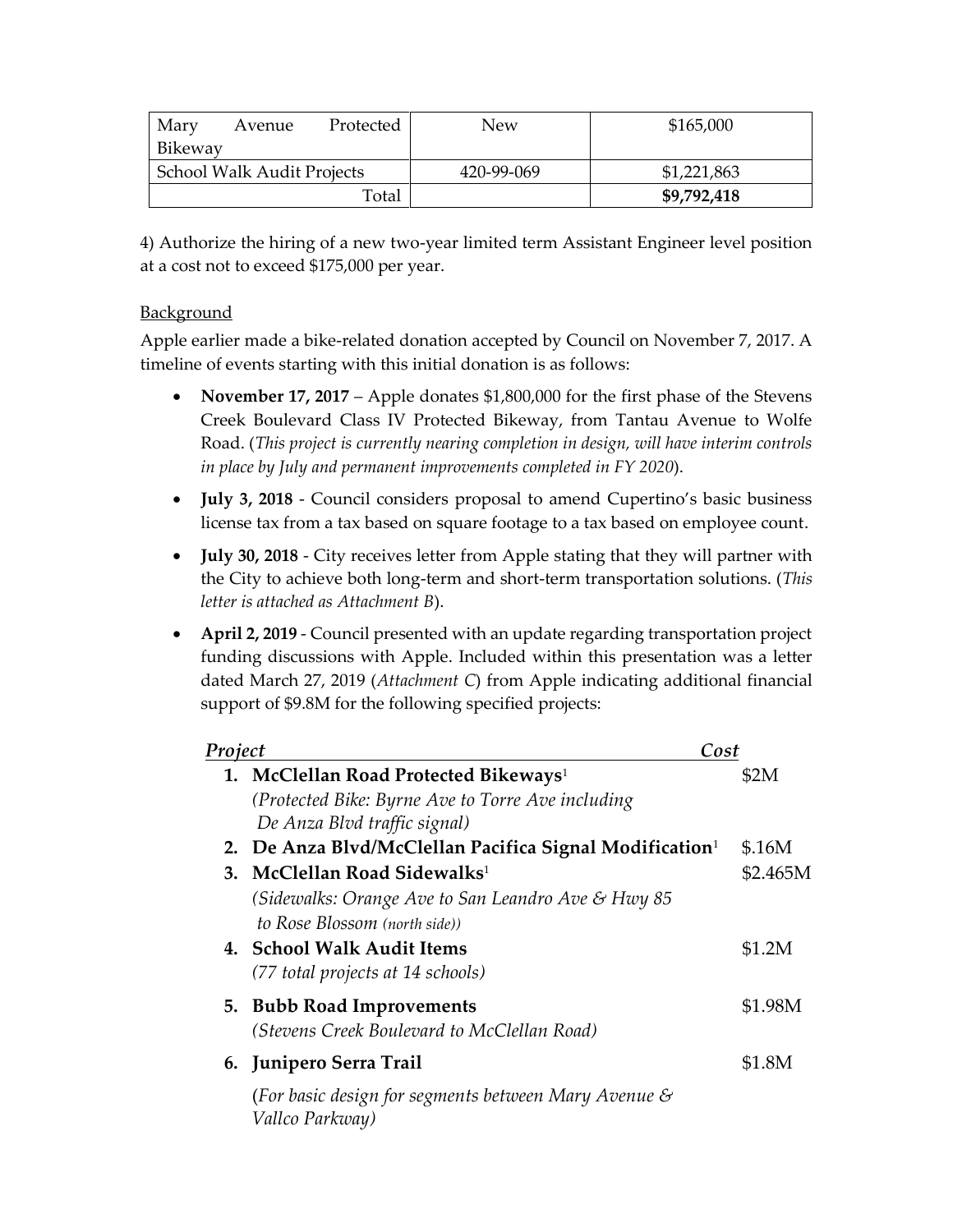# **7. Mary Ave Protected Bikeways** \$.165M

*(Stevens Creek Boulevard to the Don Burnett Bicycle-Pedestrian Bridge)* 

*<sup>1</sup> Previously summed together for a total of \$4.63M*

#### **Discussion**

The above projects identified in Apple's April 2, 2019 donation offer are ranked as follows in the 2016 Bicycle Transportation Plan and the 2018 Pedestrian Plan:

| Project                           | 2016 Bicycle Plan | 2018 Pedestrian Plan |
|-----------------------------------|-------------------|----------------------|
| McClellan Road Protected Bikeways | Tier 1            |                      |
| (Byrne to Torre)                  |                   |                      |
| McClellan Road Sidewalks          |                   | 80 (highest score)   |
| <b>School Walk Audits</b>         |                   | Not ranked           |
| <b>Bubb Road Improvements</b>     | Tier 3            |                      |
| Junipero Serra Trail              | Tier 1            |                      |
| Mary Avenue Protected Bikeways    | Not in plan       |                      |

The existing funding and project status for these projects are as follows:

| Project         | Funding         | Construction  | Construction      | <b>Notes</b>         |
|-----------------|-----------------|---------------|-------------------|----------------------|
|                 |                 | <b>Start</b>  | Complete          |                      |
| McClellan       | \$5.2M dollars  | Stelling to   | Work started      | Other phases of      |
| Road            | allocated;      | Imperial      | will be           | work to be           |
| Protected       | \$3.8M          | started.      | complete          | authorized by        |
| <b>Bikeways</b> | encumbered      | Intersections | summer            | Council then         |
| (Byrne to       |                 | at Bubb &     | 2019.             | designed and         |
| Torre)          |                 | Stelling      |                   | constructed.         |
|                 |                 | started.      |                   |                      |
|                 |                 |               |                   |                      |
| McClellan       | \$430,000       | Both projects | Rose              | Approx. \$800k will  |
| Road            | budgeted for    | started.      | Blossom to        | be available for re- |
| Sidewalks       | Rose Blossom    |               | <b>Hwy 85</b>     | appropriation.       |
|                 | to Hwy $85$     |               | complete          |                      |
|                 | and             |               | summer            |                      |
|                 | \$2,035,000     |               | 2019. San         |                      |
|                 | from San        |               | Leandro to        |                      |
|                 | Leandro to      |               | <b>Byrne</b>      |                      |
|                 | Byrne.          |               | complete          |                      |
|                 |                 |               | <b>July 2019.</b> |                      |
| School<br>Walk  | \$250k/yr for a | Some school   | FY 2021           | Cost to complete     |
| Audits          | 5-year period   | walk audit    |                   | estimated at         |
|                 |                 | items have    |                   | \$1.67M. Additional  |
|                 |                 | already been  |                   | allocation of \$450K |
|                 |                 | completed.    |                   | will be needed.      |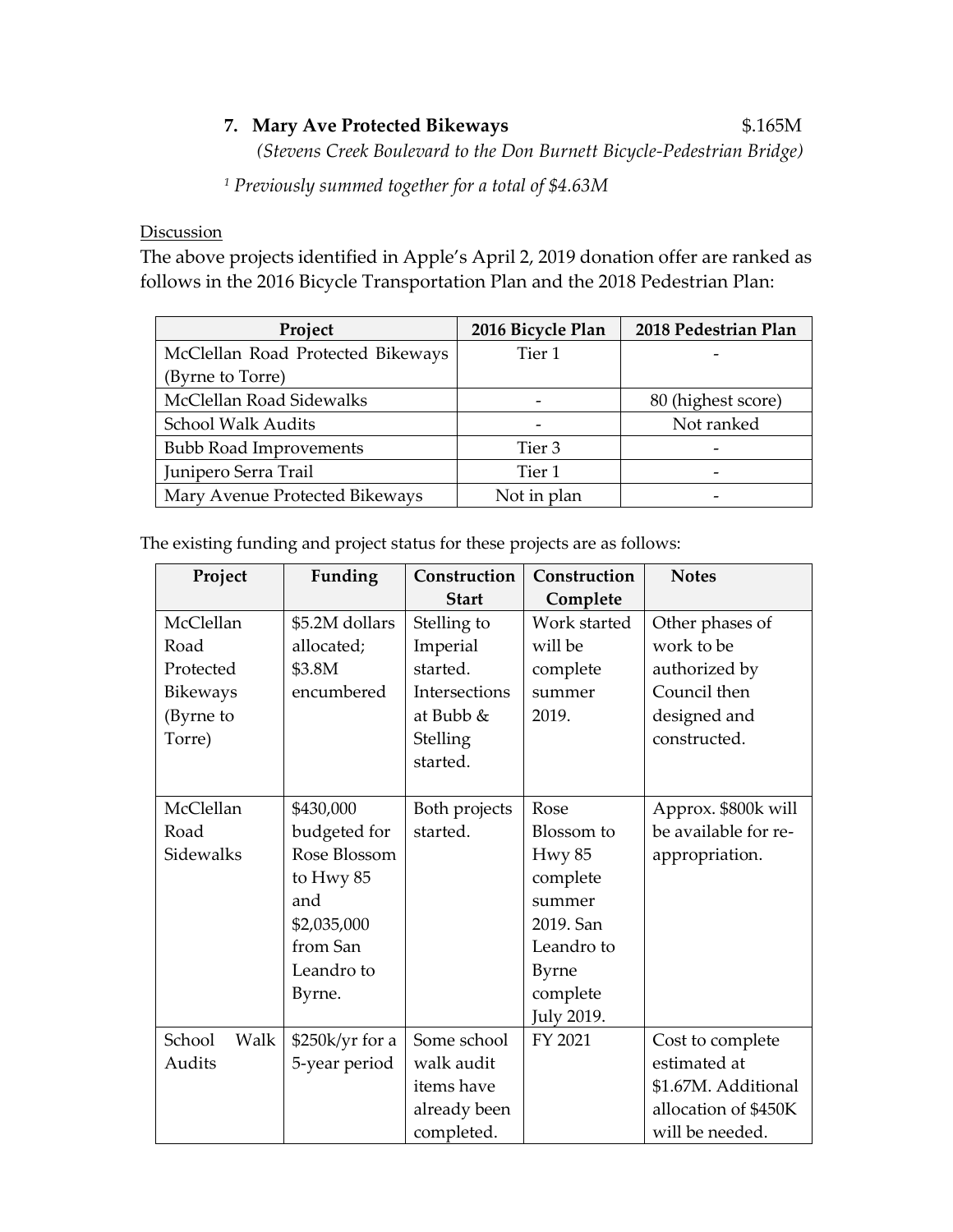| <b>Bubb</b>      | Road   No funding           | Project has    | FY 2020 |  |
|------------------|-----------------------------|----------------|---------|--|
| Improvements     | allocated.                  | not begun.     |         |  |
|                  |                             |                |         |  |
|                  | Junipero Serra   No funding | has<br>Project | FY 2020 |  |
| Trail<br>(basic) | allocated.                  | not begun.     |         |  |
| design)          |                             |                |         |  |
| Mary Avenue      | funding<br>No.              | This project   | FY 2020 |  |
| Protected        | allocated.                  | has not        |         |  |
| <b>Bikeways</b>  |                             | begun.         |         |  |

As noted in the above table, the McClellan Road Sidewalk project will have excess donation funds available for the project and the School Walk Audit project will need additional dollars to complete. This is due to the sidewalk project costs coming in under the originally estimated costs and the walk audit costs expected to be higher.

Completion of the above projects within the timeline indicated will require the hiring of a new two-year limited term Assistant Engineer level position. This position will assist or lead on the delivery of all projects. The expected annual cost of this position will be \$175,000 per year. This cost will not be covered by the Apple donation as that agreement is for the City's outside contractor costs only.

The Apple donation would be subject to the terms and conditions of the donation agreement included as Attachment A. For the School Walk and Safety Grant Projects, one half of the grant funds would be available upon the Council's approval of the first project in that category; the remaining funds would be available after all the projects have been completed. The other projects would be funded on a project by project basis with one third of project funds being available on Council authorization of the project, one third following the beginning of construction, and one third due following project completion. The agreement allows Apple to terminate the agreement and make no further payments if the City:

- Adopts new fees or taxes that apply at different rates and/or amounts depending on the revenue or employee count of the business or property owner; or
- That would have a disproportionate effect on Grantor.

Currently the City has no such fee or tax.

### Sustainability Impact

To the extent that revenue measures support transportation infrastructure that reduces single occupant vehicle miles traveled in Cupertino, there would be a reduction in greenhouse gases and a positive sustainability impact. Specific impacts to sustainability would need to be evaluated in light of the specific projects being funded.

### Fiscal Impact